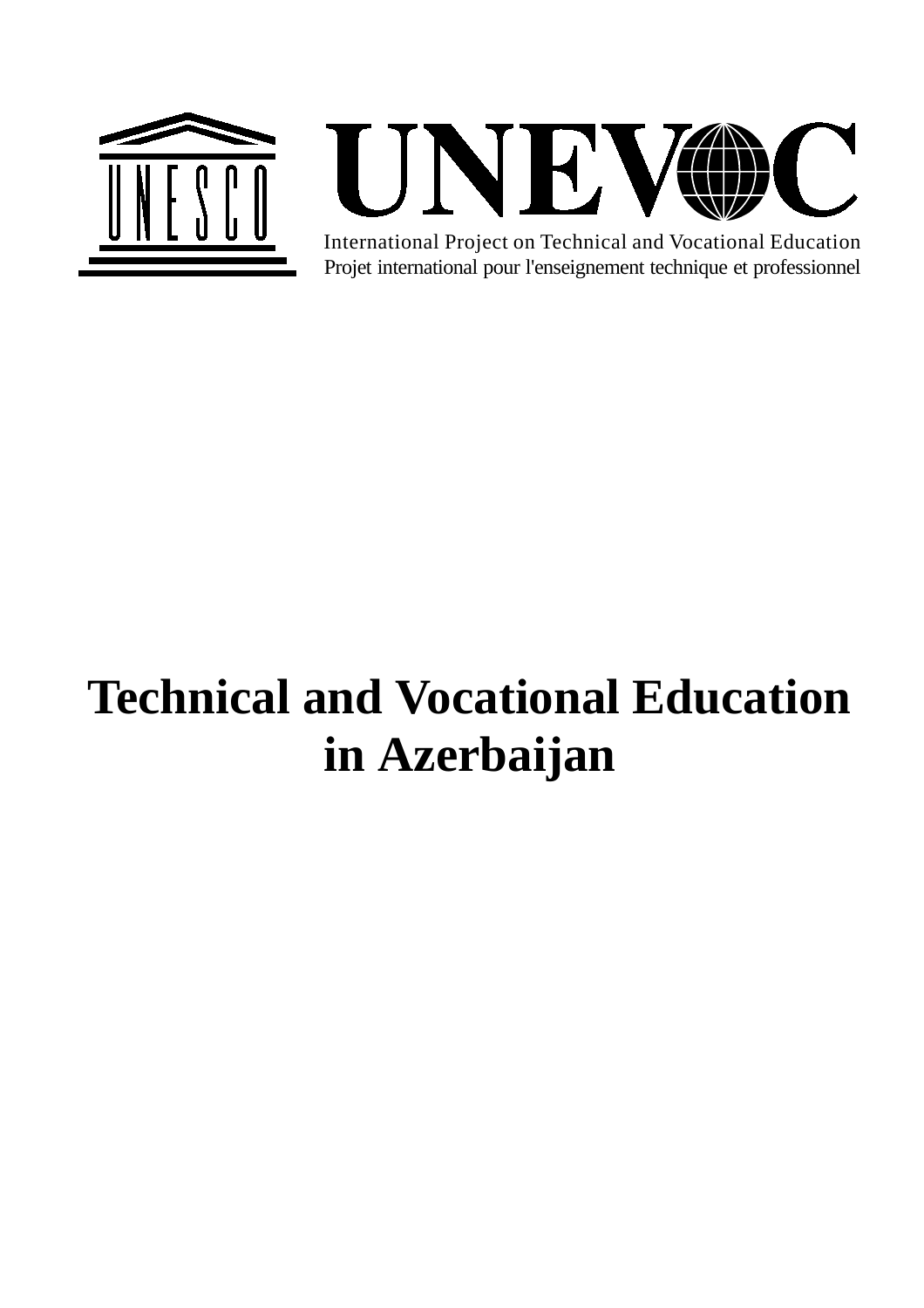The **International Project on Technical and Vocational Education (UNEVOC)** is a project of the United Nations Educational, Scientific and Cultural Organization (UNESCO). Its purpose is to contribute to the development and improvement of technical and vocational education in Member States.

UNEVOC works in three programme areas:

- *Programme Area A* deals with the international exchange of experience and the promotion of studies on policy issues. It is devoted to system development in technical and vocational education.
- *Programme Area B* is devoted to strengthening national research and development capabilities, that is to the development of infrastructures.
- *Programme Area C* concerns access to data bases and documentation, and strengthening of the UNEVOC network, in other words, with information and communication.

UNEVOC also serves to assists Governments and institutions in the development of technical and vocational education, as requested. This endeavour extends beyond the UNEVOC Network. International experts are included in this activity. Thus, a comprehensive, international perspective of technical and vocational education and the world of work is brought into focus.

UNESCO is assisting the Ministry of Education of Azerbaijan in its efforts to improve and develop the system of technical and vocational education. In this context, the current document has been prepared.

÷

This study has been drafted by the Centre for Strategic and International Studies (CSIS) under contract with UNESCO and with technical assistance of the United Nations Development Programme (UNDP). It has been processed and printed by UNEVOC Berlin, with the editorial assistance of Mr Jim Sullivan.

The designations employed in this study do not imply the expression of any opinion whatsoever on the part of UNESCO concerning the legal status of any country, territory, city or area or of its authorities, or concerning its frontiers or boundaries.

Mailing address: UNESCO-UNEVOC Berlin • Fehrbelliner Platz 3 • D-10707 Berlin • Germany - [+49] (30) 86 49 15 41 • Electronic Mail: info@unevoc.de or berlin@unesco.org WorldWideWeb: http://www.unevoc.de

#### © UNESCO 1997

Document Nr ED/IUG/013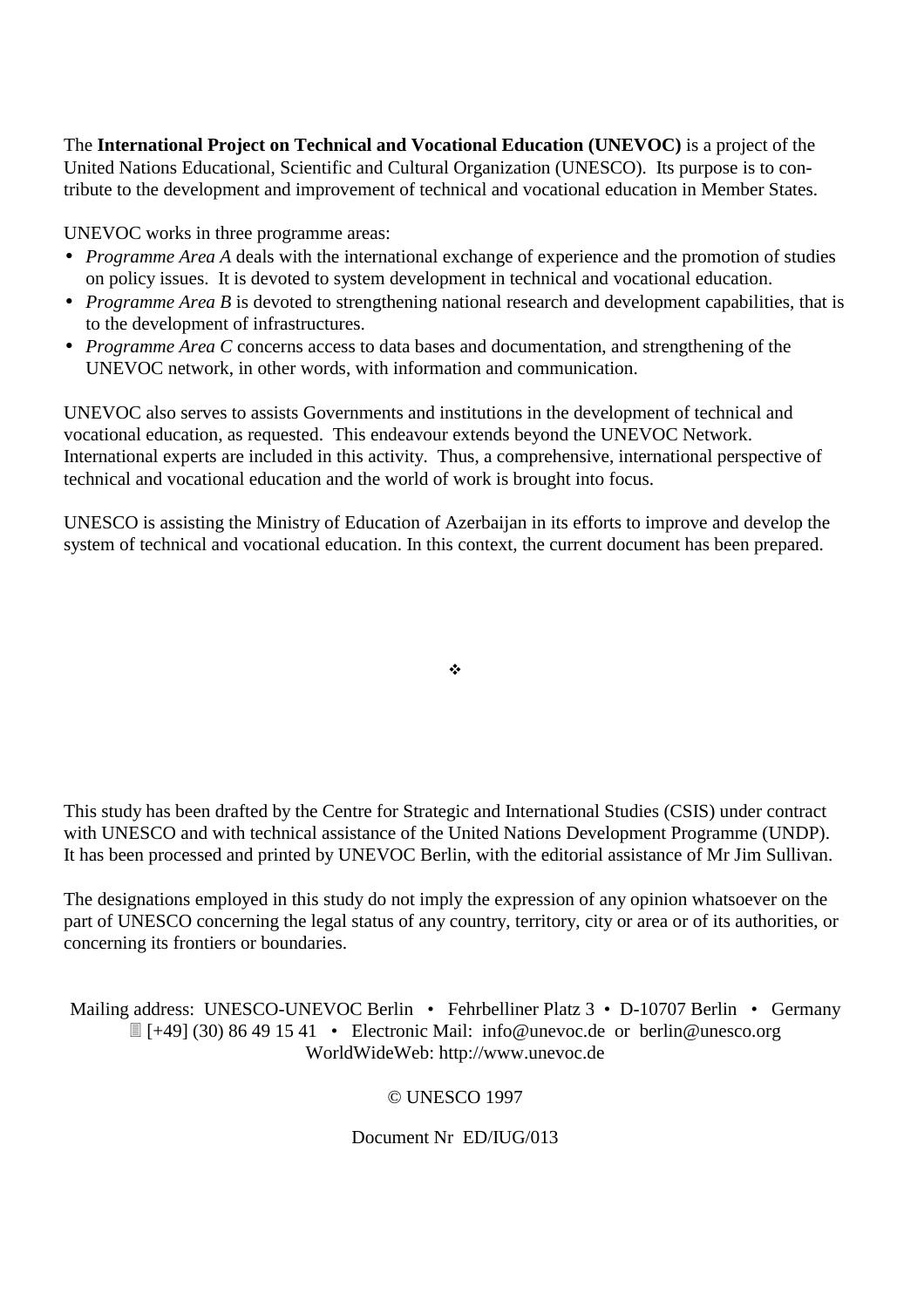## **Contents**

| 3 Refugees, Labour Market, and Problems of Technical and Vocational                       |  |
|-------------------------------------------------------------------------------------------|--|
|                                                                                           |  |
|                                                                                           |  |
|                                                                                           |  |
|                                                                                           |  |
| 4 Proposals on further Decentralization and institutional Structure 13                    |  |
|                                                                                           |  |
| 4.2 Partnership between governmental, non-governmental, and international Agencies in the |  |
|                                                                                           |  |
|                                                                                           |  |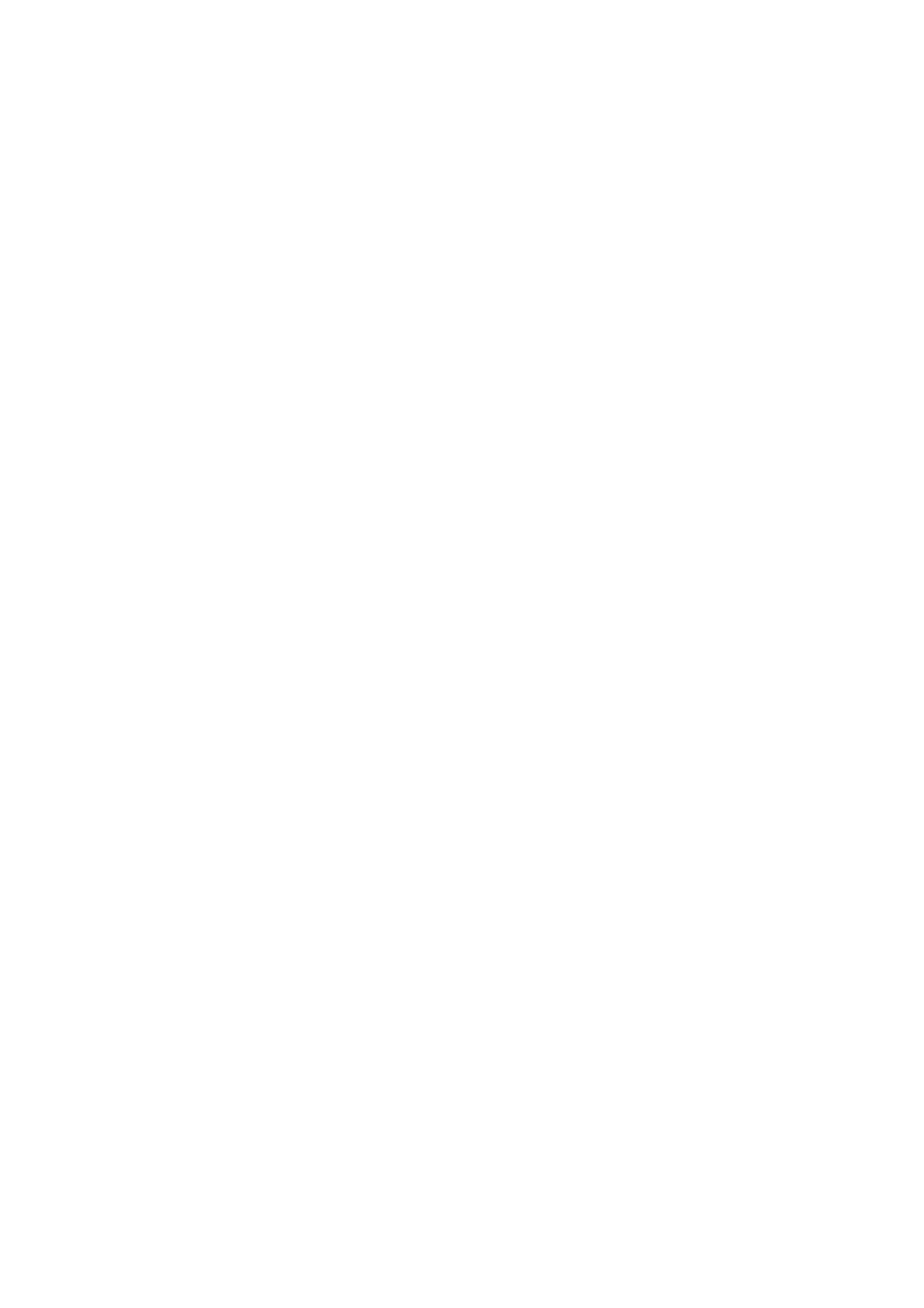## **Foreword**

Within its International Project on Technical and Vocational Education, UNESCO is assisting its Member States in improving technical and vocational education. Development of national technical and vocational education policies and systems is a major focus in this endeavour.

This is a particular challenge in view of countries in Central and Eastern Europe and in Central Asia that face tremendous economic, social, and institutional transitions.

In 1995, the General Conference of UNESCO decided that both developing countries and countries in transition should be the prime beneficiaries of the UNEVOC Project (Resolution 28 C/1.16).

It was a logical step that UNESCO, at the request of the Ministry of Education of Azerbaijan, dispatched a consultancy mission to assist the Government of Azerbaijan in its efforts to develop and improve technical and vocational education. This mission was undertaken in late 1995.

Among the findings and recommendations were the following:

- Knowledge about the education system of Azerbaijan in general, and of technical and vocational education in particular, was fairly limited abroad. This was not only true for Western countries, but likewise for various international donor agencies.
- The dramatic decline in economic activity and in public expenditure in recent years had an immediate impact upon technical and vocational education. As the demand for qualified human resources declined at a similar pace, the Government had to close or merge many technical and vocational education establishments. This, of course, limits future supply of a qualified human resources, and may thus limit the country's potential for economic recovery.

As a consequence, UNESCO offered its assistance to improve and develop technical and vocational education in Azerbaijan, and to enhance international cooperation:

- Under contract with UNESCO, the present study on "Technical and Vocational Education in Azerbaijan" has been prepared. This study is the first comprehensive document on technical and vocational education in Azerbaijan that has become available in a Western European language.
- Furthermore, UNESCO is providing intellectual and financial assistance to the Ministry of Education of Azerbaijan to convene a national conference on technical and vocational education.

I am convinced that the present study as well as the conference will contribute to enhance not only Azerbaijan's own capacities to develop its system of technical and vocational education. They are also intended to attract attention of international partners, and stimulate international cooperation in this field.

Berlin, August 1997

vaun

Hans Krönner Chief, UNEVOC Berlin **UNESCO**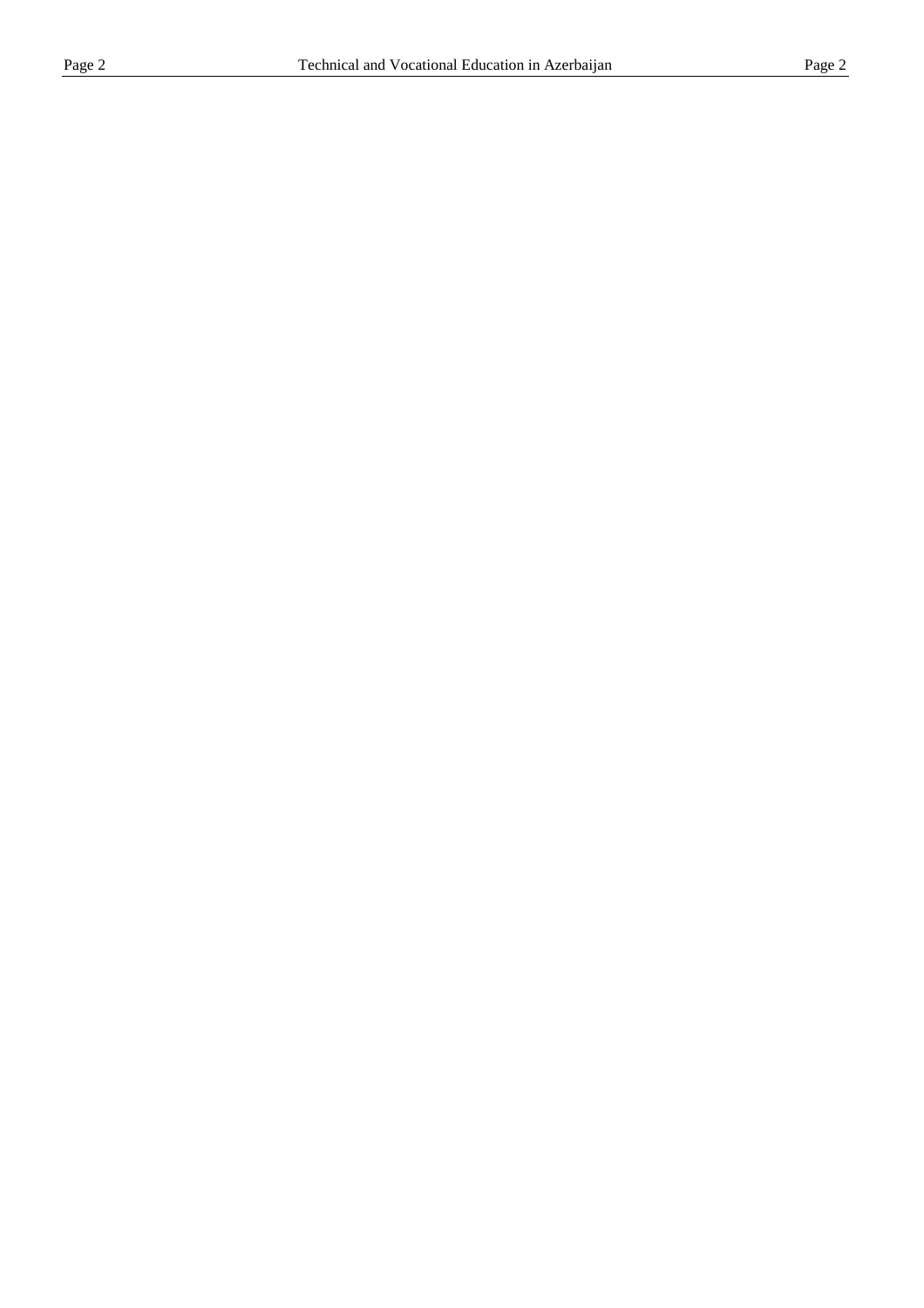## **1 Introduction**

The Law on Education adopted by the Azerbaijan Republic on 07 October 1992 provides for the following system of education throughout the country:

- pre-school education;
- general education:
	- primary (years 1 to 4)  $1<sup>st</sup>$  level;
	- basic (years  $5$  to  $9$ )  $2<sup>nd</sup>$  level (certificate of basic education);
	- secondary (years 10 to 11)  $3<sup>rd</sup>$  level (certificate of secondary general education).

General education is compulsory. The leavers of the basic and the secondary levels of general education have the right to enter the vocational school. The leavers of the basic level of education can continue with education in more complicated disciplines:

- Specialized occupational education:
	- technical occupational education (1 to 3 years);
	- specialized secondary education (2 to 3) years);
	- specialized higher education (4 to 5 years, after general secondary education or completion of 3 years of technical education).
- Post-diploma training:
	- Magister (first post-graduate diploma);
	- doctorate course;
	- out-of-school education;
	- independent training;
	- improvement of skills and re-training of key personnel.

The Law on Education has introduced new democratic principles into existing practice. However, the economic realities of the transition period impede the full implementation of these principles. Azerbaijani society has to find a solution to a difficult problem: how to preserve the positive achievements of the past educational system during the construction of the social institutions of an open society.

The educational system of the country has inherited the main principles of the former soviet educational system: over-centralized and mostly based on the teaching principles of the old regime. The centralization of the educational system is a total one for the levels of general education and somewhat less for the other levels. Although the 1992 Law on Education permits the activity of public and private educational institutions, the latter are so far undeveloped that their number is insignificant within the total system of educational institutions in the country. The mass training of workers for various branches of industry, transport and agriculture is ensured due to the network of technical-vocational schools and colleges. Over the past 10 to 12 years, a number of such educational institutions, including the persons engaged in them as well as the number of special courses offered, have undergone a considerable change: from a relatively successful development to a crisis.

Relative successes over the period prior to 1985, especially from 1976 to 1985, arose from sufficient youth involvement in the educational process, plus the provision of key educational personnel and logistics. It should be noted that the level of technical-vocational college leavers reflected the then existing level of technology in the country and met the requirements of that time. Thus, unlike other sectors of education, the training system of technical-vocational education, which is closely related to industry, was adversely affected by the low quality of industrial facilities and processes.

This notwithstanding, due to more than 180 special courses in various years, the scope of technical-vocational education ensured a wider youth access to well-paid, skilled jobs.

## **2 Institutional Structure and its Appraisal**

#### **2.1 From relative Prosperity to Crisis**

For the preparation of the present report, data on 118 of the country's TVCs have been analyzed.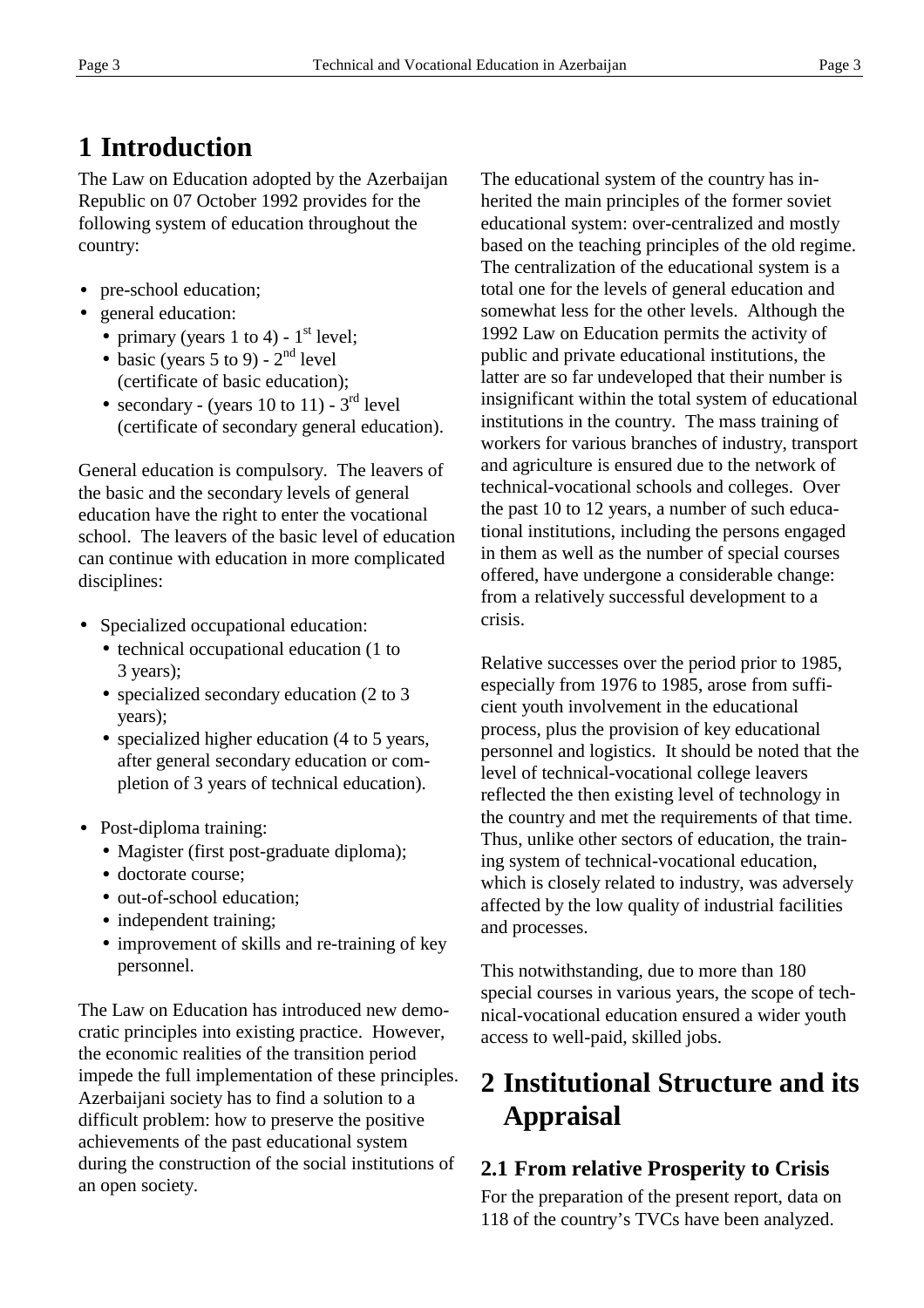The existing network of TVCs is fairly evenly distributed over the territory of Azerbaijan. In the main, this distribution is consistent with country's general demographic indicators and the profile of economic production in TVCs. Of the 118 TVCs surveyed:

- 38 are located in Baku;
- 6 in Gyandja;
- 4 in Sumgait;
- 7 in Nakhichevan Autonomous Republic.

The activity of 9 vocational schools was stopped because of their location on territories recently occupied by Armenian forces.

Two Colleges are located in each of the regions of Sheki, Imishly, Balaken, Guba, Jalilabad, Khachmaz, Lankaran, and in Mingachevir Town. One college is located in each of the remaining regions. The main profiles of technical-vocational training are as follows: agronomy, mechanical engineering, other agricultural specialities, metal processing, metallurgy, chemistry, automation servicing, woodworking, transport, communication, trade, construction, etc.

The numbers of TVCs which train workers for the main profiles are:

| Agriculture                | 61 |
|----------------------------|----|
| Construction               | 10 |
| Light industry             |    |
| Trade                      |    |
| Mechanical engineering     |    |
| Radiotechnics, electronics | 3  |
| ∩il                        |    |

92 TVCs are located in 28 regions and regional centres; each with 2 to 4 colleges. One college is located in each of the remaining 26 towns. The main profiles of technical-vocational training are agronomy, mechanical engineering, other agricultural specialities, metal processing, oil

| <b>TVC</b>    | <b>Technical-Vocational Colleges</b>       |  |  |
|---------------|--------------------------------------------|--|--|
| VEI           | <b>Vocational Educational Institutions</b> |  |  |
| <b>IDP</b>    | <b>Internally Displaced Persons</b>        |  |  |
| HEI           | <b>Higher Educational Institutions</b>     |  |  |
| <b>TVE</b>    | <b>Technical and Vocational Education</b>  |  |  |
| Abbreviations |                                            |  |  |

processing, metallurgy, chemistry, automation servicing, wood-working, transport, communication, trade, etc.

The most frequent specialization of the TVCs is agriculture (85 located in the 64 regions). 14 TVCs train workers for construction and 11 for light industry enterprises. In some regions, 1 to 3 TVCs offer training for highly paid jobs. According to the Ministry of Education, a pilot production system is set up in 50 TVCs with an agricultural profile. 3,500 ha of land are allocated for these purposes. In 1994, about 100 million Manats<sup>1</sup> income, at that time about US\$ 82,000, was obtained from the sales of horticultural products. Some TVCs also gain income from the work of TVC-owned industrial workshops as well as from the basic enterprises they are attached to. In 1994, TVCs gained an income of 50 million Manats, at that time about US\$ 41,000, from the above-mentioned kind of activity. This combination of training and production may considerably reduce the pressure on the Government budget. The majority of existing TVCs are located simply in buildings equipped with specialized rooms, workshops, and technological facilities that correspond to the type needed. At the same time, the data of the Ministry of Education show that the provision of computers for students is poor: there are only 58 computer class-rooms in a total of a 169 TVCs.

The average student/teacher ratio in the system of colleges under the Ministry of Education is 4.3. However, this ratio is 1.5 to 2 times higher in many regional colleges. The duration of teaching in most TVCs is 2 years; with 3 years for special courses in chemical technology, metallurgy, instrument-making, etc.

All except 3 TVCs (see paragraph 2.2.1) are under the Ministry of Education.

In January 1997, there were 118 TVCs left with an enrolment of 25,189 students.

These indices are much lower than the ones which existed prior to the economic crisis in the former USSR. The TVCs reached their height in the period from 1976 to 1985. During that time the

 $\overline{a}$ 

<sup>1</sup> As of March 1997, 1000 Manat = ca  $0.25$  US\$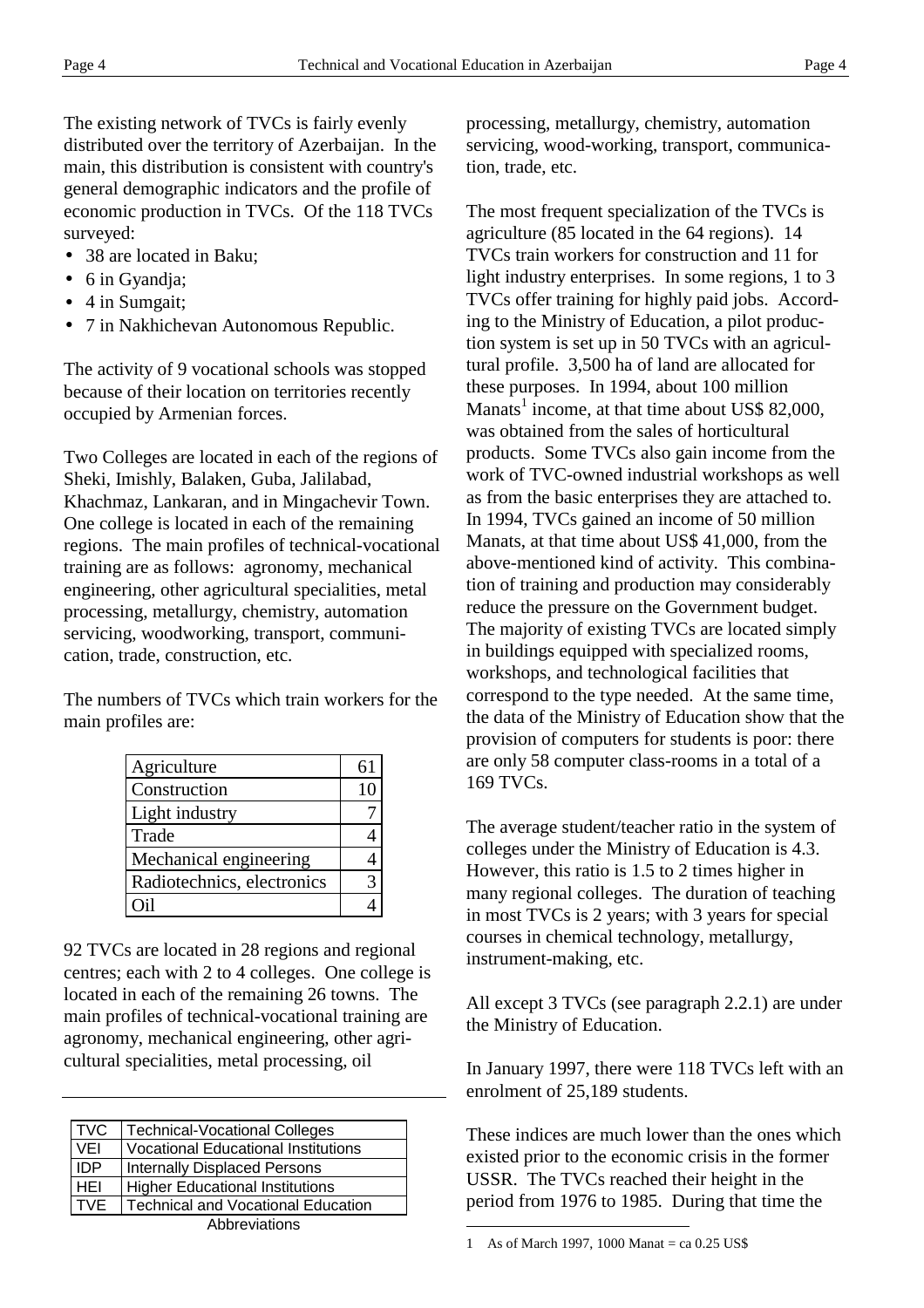number of full-time TVCs rose from 125 to 176, while enrolment rose from 43,000 to 69,000. About 550,000 qualified young workers were trained in TVCs over this period.

TVC orientation by sectors of the economy and special courses reflected trends in the economic development of the country in this time. The dominating directions of training comprised special courses for industry, agriculture and construction. The number of special courses reached a total of 300 by 1985.

In the period under consideration, it was the State Committee for Technical and Vocational Education, a special government institution, that headed this sphere of education. In addition, many TVCs were set up under other ministries and committees (Agriculture, State Agro-Industry, etc.) as well as under major production enterprises and associations.

Such a system of organization best met TVC demands in financing and the arrangement of logistics. It should be regarded as a positive achievement of the former economic system.

The fact that technical and vocational education maintained closer relations with the production sectors of the economy (e.g. enterprise-sponsored TVCs) ensured a more advantageous position for technical and vocational education against a background of other fields of education financed by Government budget only.

However, even this successful functioning of TVCs failed to meet fully the requirements of the production sectors of economy for skilled workers. Thus, according to 1991 data, 3.2% of jobs in industry, 5.2% in construction, 12.4% in transport and 5 to 10% in other areas were not supplied with skilled workers trained by the system of technical and vocational education. Positive developments characterizing the correlation between TVC workers and the needs of production were accompanied by serious problems which included a discrepancy in the number of trainees in specific specialist courses in the areas of new production technologies (e.g. adjusters, operators, etc. to attend to automated production) as well as the problems of special courses applicable to female labour.

#### **2.2 Organizational Structure, Certification, and Profiles**

#### **2.2.1 Structure**

In 1995-1996, there were still 172 TVCs with 27,700 students. 169 TVCs were subordinated to the Ministry of Education and one each to the Railway Department of Azerbaijan, the Azerbaijani Consumer society "Azerittifag", and the State Company "Azerkimiya".

The creation, organization, and closing down of TVCs is decided by the Cabinet of Ministers on the recommendation of the Ministry of Education.

In addition to these official institutions, the applicants may improve their skills (on a paid basis) in various specialities (office-workers, computer operators, bookkeepers, etc.) in different courses arranged by various organizations both governmental and private. No statistical data of such organizations are available.

In addition, there are vocational schools subordinated to corrective labour institutions. Unfortunately, it has been impossible to obtain data regarding their number and profile at our disposal.

#### **2.2.2 Access and Admission**

All citizens under 30 years of age have access to technical and vocational education for full-time study, part-time study being eligible for citizens without any age limit. Foreigners living in the Republic of Azerbaijan and citizens who do not have Azerbaijan citizenship have access to a TVC on condition that they meet all the necessary requirements.

#### **2.2.3 Legal Status of Trainees**

To enter a TVC, it is necessary to produce a graduation certificate for the 9 years of comprehensive school education.

*State and non-state general education institution leavers enjoy equal rights when entering an educational institution of a higher level.*

*Law on Education, Article 3, Paragraph 9*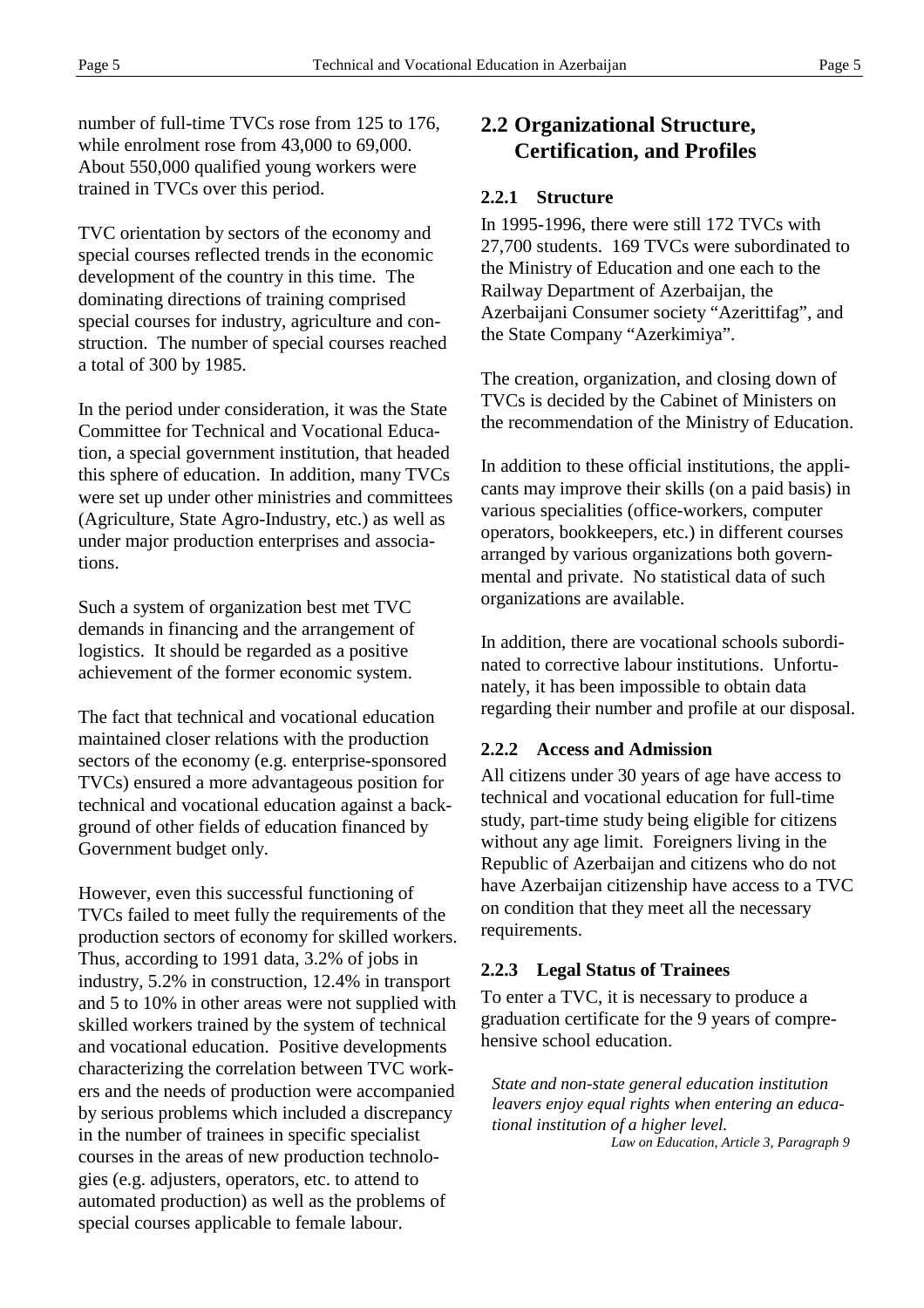*Certain restrictions may be imposed by the government on some specialities and professions due to qualifications of age, sex, state of health, and previous criminal convictions. Law on Education, Article 3, Paragraph 1*

#### **2.2.4 Remuneration**

Tuition in all state TVCs (whether subordinated to the Ministry of Education or under state enterprises) is free. However, the recent resolution of the Government of 23 August 1996 presupposing transition of TVC financing to partial self-financing opens up the opportunity for the introduction of a paid form of tuition.

The rate of scholarships for TVC and vocational lyceum<sup>2</sup> trainees is decided by the Cabinet of Ministers of the Republic of Azerbaijan. During the practical training, students receive a salary calculated from the earned income.

No social support is rendered to TVCs and vocational lyceums.

#### **2.2.5 Definition of Curricula**

Curricula are drawn up by the methodology department for vocational education which establishes the required specialities, develops training programmes, defines the duration of studies and training, taking into account the professional profiles needed for the economy.

The curricula drawn up are agreed with sectoral ministries and departments and approved by the Ministry of Education. There are 250 curricula for special disciplines.

#### **2.2.6 Standards for Delivery and Teaching Staff**

In compliance with the 1992 Law on Education (Article 17), the staffing in TVCs is established on the basis of 15 students per class. The classes are divided into two groups for lessons of foreign languages, special vocational disciplines, and physical training.

Teaching standards are 480 hours teaching per teacher per academic year.

 $\overline{a}$ 

According to the Ministry of Education, teacher groups are sufficiently staffed. However, recently many teachers have left their jobs due to low pay in order to find more profitable ones.

*The TVC teacher's wages depend upon the amount of pedagogical teaching load and their category. In 1995, the average monthly wage of teachers was 43,700 Manats.*

*Teachers enjoy free municipal services and public transport.*

*Source: The Ministry of Education*

Currently about 4,000 teachers and masters of industrial training are employed in TVCs and lyceums.

#### **2.2.7 Certificates**

In order to be recognized, the TVC must have an appropriate certificate delivered by the Ministry of Education. Form, procedure, and terms of certification for trainees are determined by the "General Provisions on Vocational Colleges and Lyceums" approved by the Government.

Leavers' qualifications depend upon the status of the professional educational institution and the duration of education.

TVC and lyceum leavers with a 3-year period of education are awarded a diploma of general secondary education and a professional qualification.

The trainees who finished the TVC after 9 years of general education and without secondary education receive a certificate of vocational qualification. These trainees normally do not go to higher technical education.

#### **2.2.8 Articulation within the Education System**

The following provisions of the Law on Education are obligatory for the education system of the country and predetermine the TVC conjunction with the other levels of education.

Leavers of state and non-state educational institutions enjoy equal rights when entering an educational institution of a higher level.

<sup>2</sup> A lyceum is not a vocational school. It is a new type of secondary school with focus on mathematics, computer science, etc., preparing students for technical higher education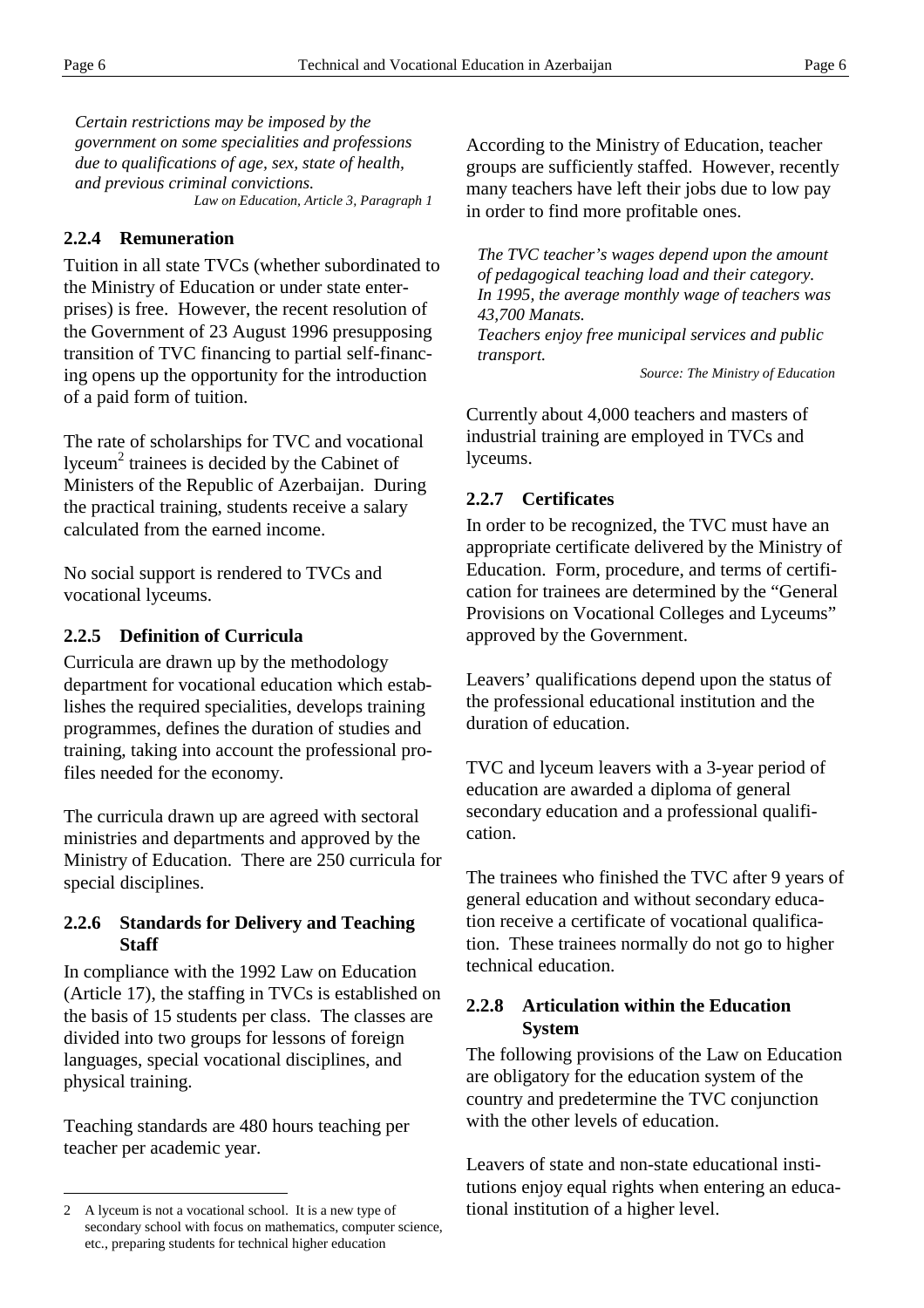Under these provisions, TVC and vocational lyceum leavers have access to vocational secondary and higher educational institutions.

#### **2.2.9 Planning, Administration, Supervision**

The Ministry of Education is responsible for planning, research, and development as well as for the administration and management of the TVC system.

The Ministry of Education exerts control over the functioning of the TVCs, while the Ministry of Finance is engaged in controlling the budget: i.e. funding and expenditure.

#### **2.2.10 Participation of Social Partners/Groups in Decision-making**

There are no grounds to verify any social partnership in the development and activities of the vocational institutions. The Ministry of Education states that no social groups and social partners are involved in the TVC system decision-making.

#### **2.2.11 Financing of TVCs**

In 1995, 12.3 billion Manats were spent on vocational education system needs. In 1996, 13.239 billion Manats have so far been spent, which totals about 13% of the expenditure for education provided for the Ministry of Education in the Government budget.

In appears that, at present, no clear estimates about the funds needed to rehabilitate the TVC system in the country are available.

*The recent resolution of the Cabinet of Ministers of 23 August 1996, # 116 presupposes a proper reply to the question. We believe that detailed and specialized research into the TVC and lyceums problem may bring us nearer to the answers. The said resolution of the Cabinet of Ministers provides for 115 TVC institutions with the status of professional vocational colleges and lyceums. 32 TVCs are closed down, 18 others have been merged into 9.*

Technical and vocational education is, for the present, free and financed from the Government budget. Its costs are considerably higher for the Government than expenditure for education in comprehensive secondary schools, mainly because:

- expensive technical equipment is required for the TVCs;
- the student / teacher ratio is half that of comprehensive secondary schools;
- TVC students are provided with a scholarship which is significantly different from that of higher educational students;
- TVC students are also provided with free meals, clothes (presently lacking), and accommodation in hostels.

At present, surveys of household budgets in Azerbaijan reveal no expenditure for education. Such a state of affairs is quite explicable since free, Government-subsidized education is dominant in the country. A smaller number of paid educational institutions mainly cover the sector of higher education. In addition, new fee-charging higher educational institutions (HEIs) offer some subjects (business, management, etc.) which were formerly lacking in the curriculum of soviet institutes and universities. The new HEIs are significantly different from the governmental institutions in the level of tuition and inferior to them: they have poorly developed material and bases from which to teach both technical subjects and natural sciences. The main motivation to study at these HEIs is, in most cases, a lack of competition. In some HEIs, there is a quota for students to pay tuition if they cannot be accepted through normal (competitive) university examinations.

No fee charging schools are available in the system of technical and vocational education. However, one cannot but expect that, owing to privatisation, a demand for skilled workers with secondary technical and vocational education and the number of non- schools in the HEI market will grow. In this case, business persons may initiate paid education in this sphere. For this reason, the governmental institutions of technical and vocational education cannot be inactive. First, this competition should facilitate Government expenditure for the implementation of a national technical and vocational education program; second, this should allow more qualitative implementation of this program due to the accumulated experience plus the material and technical base. In this case, no bases should be recreated, instead they should be adequately developed.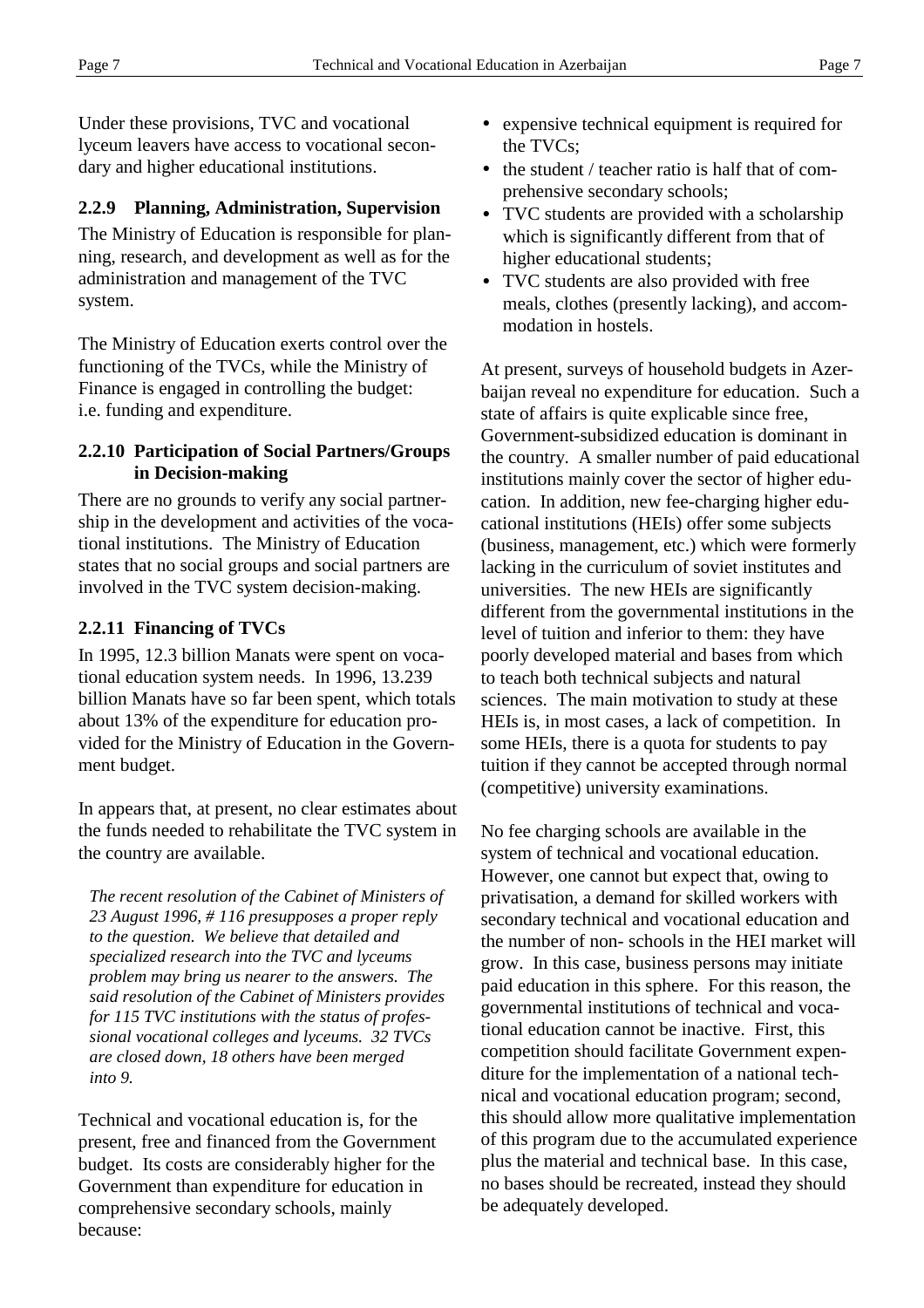Despite the current decrease of students willing to receive an education at the level of secondary technical and vocational education, a demand for this kind of training is expected to grow.

It is most likely that, in the near future, TVCs will be subject to dynamic changes. Development of farms may further weaken rural youth involvement in technical and vocational education since the work in these farms will demand additional labour resources. In this respect, the policy of a government interested in the effectiveness of these farms should be aimed at improving the skills of an adequate youth contingent. Participation of the state in this process should combine a balance of paid and free education.

#### **2.3 Crisis of the System**

The continuing break-up of the system of technical and vocational education is directly related to socalled restructuring in the former USSR and the consequent dismantling of the social and economic institutions of the Communist regime.

The following table illustrates the dynamics of the decline in the system of technical and vocational education:

|                 | 01.01.86 | 01.01.91 | 01.01.95 | 01.01.96 |
|-----------------|----------|----------|----------|----------|
| <b>TVCs</b>     | 186      | 176      | 162      | 160      |
| <b>Students</b> | 99,800   | 82,200   | 42,300   | 27,700   |
| <b>Teachers</b> | 4.302    | 3,465    | 2.905    | 2,288    |
| <b>Masters</b>  | 5,722    | 4,830    | 3,074    | 2,792    |

The significant decrease of student enrolment is determined by the sum of the factors typical for a transition period.

The loss of jobs, both full and part-time, and the low incomes of those still employed resulted in a decrease in production. These circumstances led, in turn, to a weakening of motivation among the youth regarding receiving education in general and technical-vocational education in particular.

Another factor curbing development of technical and vocational education and the adaptation of the system to a changing economy is the problem of financing. Although budget expenditure for educational purposes is not being reduced proportionally, the volume of public financing itself, due to inflation, is insufficient for the promotion of the

system. Another channel of financing - enterprise funds - is also restricted due to the financial crisis of the majority of production enterprises in the country.

#### **2.4 Basic Tasks of Transition Development Programming**

Forceful action is required to revise the special courses, the enrolment, the sources of financing, and the technical equipment of class rooms in the light of the structural transformations in the economy, the closing of certain productions, and the opening of new ones, which, in some cases, need workers with new skills.

Society cannot afford to be tardy in resolving these problems (an economic crisis cannot be allowed to last endlessly), otherwise new production with requirements for new skills may find itself with no work-force capable of meeting the requisite standards.

The democratic reforms taking place in Azerbaijan have given birth to unusual elements of previously hidden and suppressed individual behaviour.

The phenomenon of the economic crisis and the social transformations of the transition period have led to changes in the system of priorities among the youth with respect to education as a whole and to the choice of profession in particular.

The phenomenon mostly deforming the future of society is the alienation of a growing number of the youth from education. The problem is that, in terms of the considerable reduction in the living standards of the youth, teenagers are eager to earn a living as soon as possible. Many of them are engaged in informal sectors of the economy, sometimes within criminal structures.

The statistical data on the growth of crime among the youth attest to the spreading of these tendencies.

The latest statistical data bear to the reduction of the number of students despite an overall rise in population, including the particular age group under consideration. With the beginning of the socalled restructuring in the educational system, negative tendencies emerged.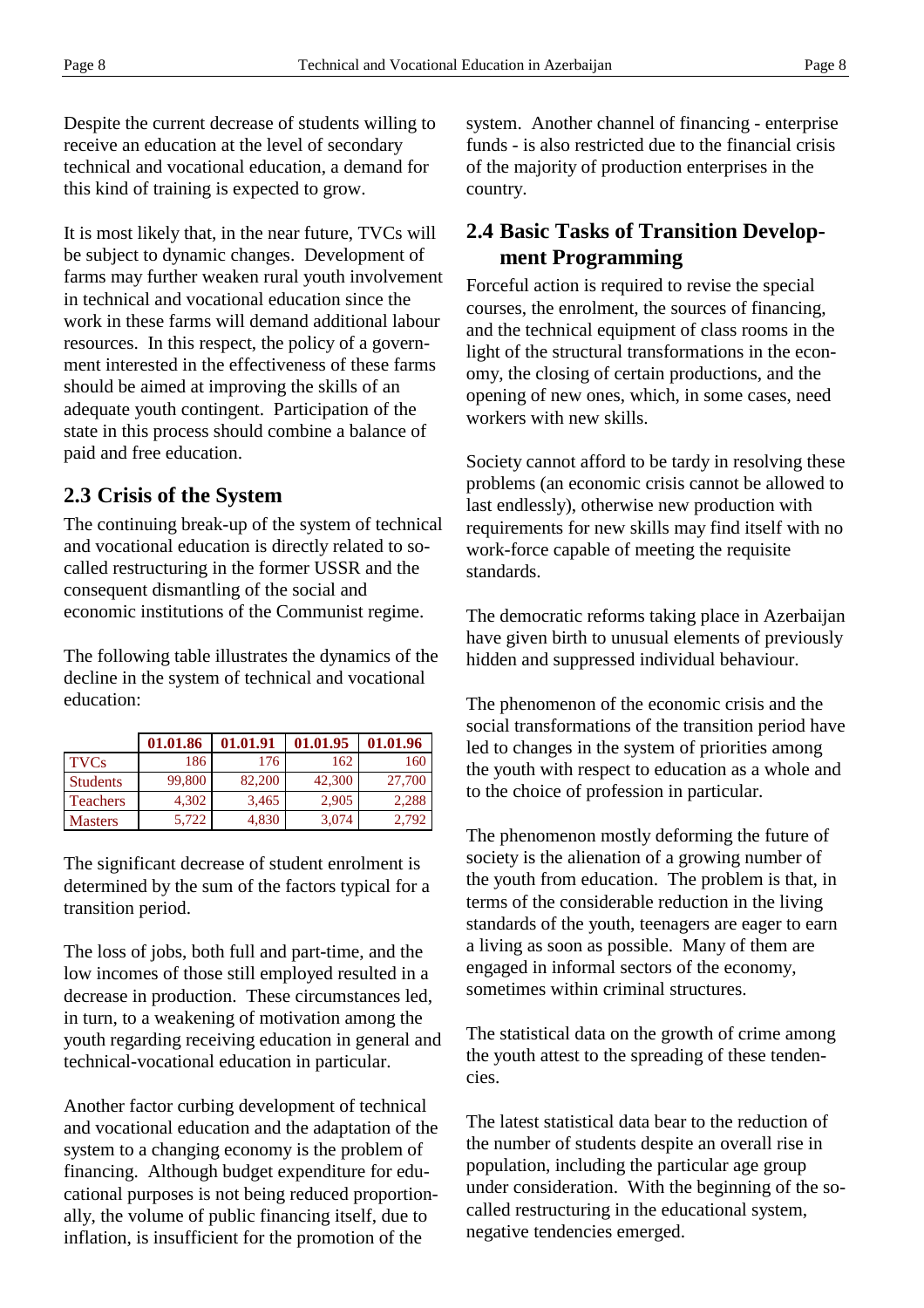From 1985 to 1990, full-time educational personnel engaged in training institutions decreased

- by 20.2 % down to 12,600 for qualified working cadres;
- by 4.9 % down to 1,200 for technicians; and
- by 10.8 % for specialists in higher education.

In the area of technical and vocational education, the number of students for the period under consideration dropped by 32,000, or 27.6%. Except for branches of agriculture and the public utilities sector, training declined in all specialities. In particular, the training of skilled workers for the power engineering sector was reduced by 34 %, ferrous metallurgy by 26 %, and non-ferrous metallurgy by 23 %, respectively. Trends towards a reduction in the system of technical and vocational education have continued to the present time. On the whole, training in the system of technical and vocational education has decreased by 51.2% (or 41,000) over the past decade.



Decline in the number of TVC students

One of the latest goal-oriented programs of the former regime was "Demographic Development and Rational Use of Labour Resources". This practically non-implemented program provided for the organization of new jobs and the involvement of 460,000 to 500,000 persons in the labour market. As for technical and vocational education, the program provided for the construction of 31 TVCs, with 360,000 students over the 5-year plan. Of 23,000 additional training places envisaged under the programme only 11,100 were filled.

Among the basic factors threatening the effective functioning of technical and vocational education are included:

- The decreasing income of the state budget restricts its social expenditure, including support for technical and vocational education as a part of the social program.
- The deformations of the transition period have destroyed most previous orientations. The reduced incomes of households forced parents to send their children out to earn a living. Thus, the reduction in the supply of jobs in the labour market due to the transition period is additionally affected by pressure from the proportion of the youth deprived of education.

#### **2.5 Priorities in Profiles of Specialization in Technical and Vocational Education**

The framework of these priorities cannot so far be defined exactly since the country is still experiencing an initial stage of structural transformations in production. Nevertheless, as an industrially developed country with its own agrarian sector, Azerbaijan will be in need of industrial, construction, and agricultural workers.

The main areas of industrial workers' specialization are related to branches of production as follows:

- oil production and processing;
- chemistry and chemical technologies;
- mechanical engineering and metal processing;
- foodstuff manufacturing technology;
- light industry;
- instrument-making and electronics.

Greater demands (as compared with former times) on the part of the infrastructural and servicing sectors of economy will be made on the labour market.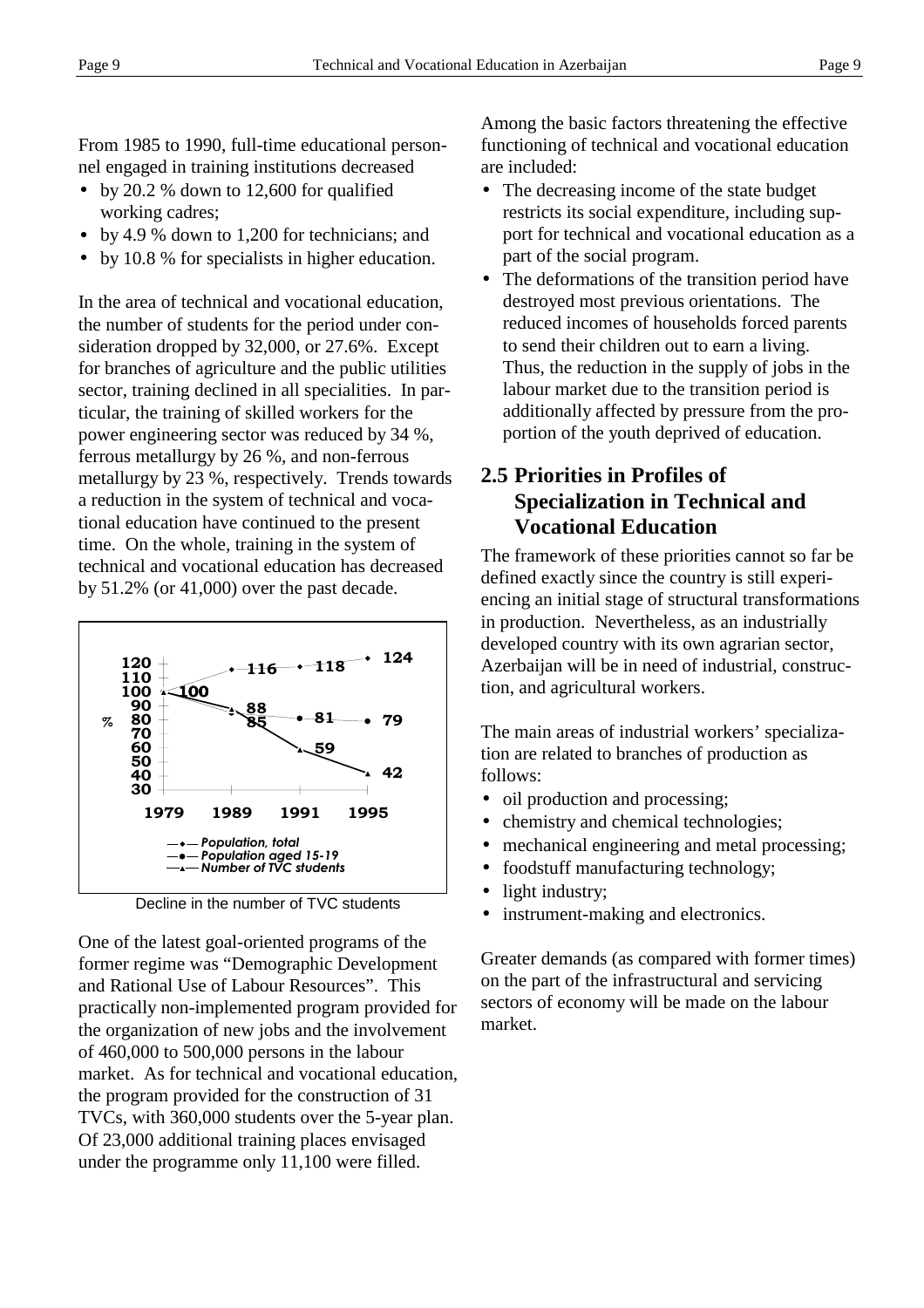## **3 Refugees, Labour Market, and Problems of Technical and Vocational Education**

#### **3.1 The unfavourable Situation in the Labour Market**

Reduced demand for personnel in the labour market of Azerbaijan leads to the growing isolation of citizens from labour and gainful occupation. This is evidenced both by official statistics and independent expertise on unemployment growth in the country. However, different sources differently assess the scope of this factor threatening the economic security of members of the society.

Unemployment in Azerbaijan does not only arise from the transition: it manifested itself, latently or openly, in the past years as well.

In the territory of the former USSR, there existed the so-called regioning into labour-redundant and labour-lacking Republics according to the availability of jobs and demographic indices. Hence, an organized displacement of work-force from one Republic to another was carried out on the basis of economic regulation typical for a command economy. The priority creation of jobs in low-populated regions of Russia, as well as restrictions imposed on the creation of jobs in other Republics, economically favoured the compulsory migration of the work-force. Azerbaijan was a Republic demographically related to the regions with a labour-redundant population. However, the native population of Azerbaijan is not traditionally inclined to migration and is distinguished by its affection for its ancestors' habitat. For this reason, the population was unamenable to compulsory economic migration. There was, therefore, an imbalance between the growth of labour resources and the creation of new jobs in the country. As a result, unofficial studies pointed to the number of unemployed no less than 300,000 in soviet times.

However, with the beginning of economic transformation and the de-ideologizing of the economy, officialdom started publishing statistical information on unemployment:

|                                                                 | 1990    | 1991    | 1992 | 1993                                    | 1994 | 1995 |  |
|-----------------------------------------------------------------|---------|---------|------|-----------------------------------------|------|------|--|
|                                                                 | in 1000 |         |      |                                         |      |      |  |
| Labour<br>resources                                             | 3.959.9 |         |      | 3,990.7 4,036.0 4,013.4 4,100.0 4,102.0 |      |      |  |
| Economically<br>active<br>population                            |         |         |      | 2,749.4 2,729.6 2,697.8 2,637.7         |      |      |  |
| Employed in<br>economy                                          | 2.788.6 | 2,901.1 |      | 2,743.0 2,710.1 2,674.2 2,610.0         |      |      |  |
| Unemployed<br>total                                             |         |         | 6.4  | 19.5                                    | 23.6 | 27.7 |  |
| Unemployed<br>(in % of<br>economically<br>active<br>population) |         |         | 0.2  | 0.7                                     | 0.9  | 0.7  |  |

Unemployment in Azerbaijan (State Statistics Committee data of 01 December 1995)

According to the State Statistics Committee, the number of employed in the economy in 1995 made up 2,837,300 with 1,622,900 of them in the state sector.

However, this information is based on imperfect initial employment registration and ensuing distortions in enterprises, shortcomings in the system of registration by employment services, the inactive behaviour of citizens in establishing their employment status, etc. According to the provisions of the International Classification of Employment Status (ICES), the number of unemployed in the country would be much higher since they would include persons not only registered as unemployed but those with no incomes and seeking jobs. Even if we confine ourselves to the framework of those of employable age, the most optimistic assessment of the unemployment aggregate in the country would reach 800,000.

Numerous indirect data would tend to confirm this assessment. During the period of 1991-1995, the difference between the number of labour resources and those engaged in all the spheres of the economy rose from 1.1 million to 1.5 million. The recent armed conflict, followed by the occupation of territory, resulted in losses of more than 200,000 jobs in which 250,000 people were employed (some in two shifts). According to independent expertise, the rate of unemployment in the country is 24%. This is the lower "optimistic" assessment; the upper limit, as insisted on by many experts, is 31.6%.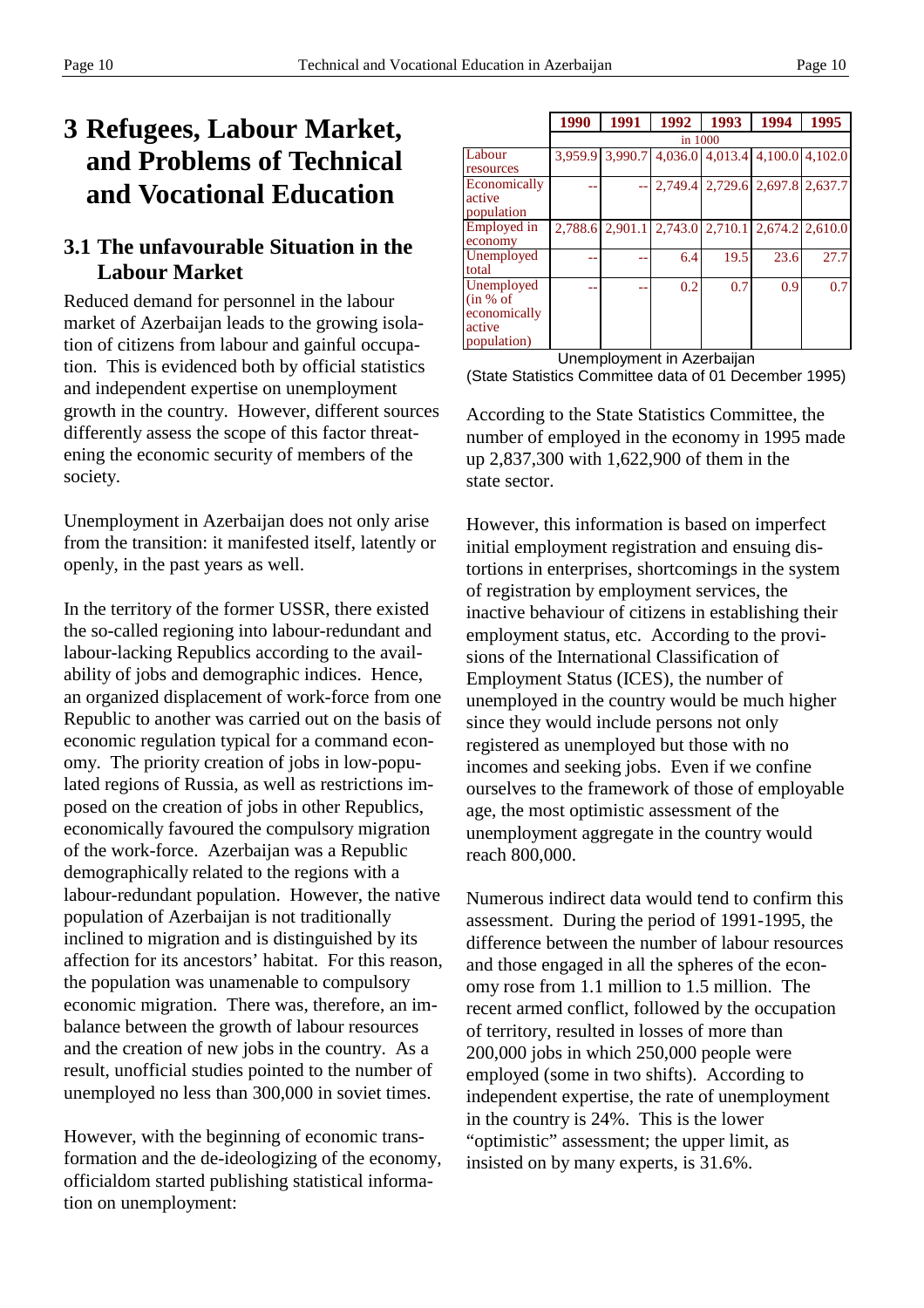#### **3.2 Refugees and the Labour Market**

663,100 people, Azeri citizens, were banished during 1992 to 94, following the partial occupation of the country by Armenian forces. This contingent falls under IDP status. According to the data of 1 July 1995, the number of refugees totals 233,682 and that of IDPs 692,651.

Lack of appropriate standard acts in 1988 to 1989 as well as contradictions on the issue between the Republic and the bodies of state power of the USSR at that time (i.e. unpreparedness for such a situation) predetermined the legal vulnerability of those exiled from Armenia and Uzbekistan.

A similar situation arose later because of the mass influx of those injured as a result of the occupation of Azerbaijani territory.

The legal regulation regarding the status of these contingents came into force only after the adoption of the Law on Status of Refugees and Forced Migrants in 1992.

The lack of a program of social development with due regard for the presence of refugees and forced migrants in the country served as a factor to produce complexities in the process of their accommodation and adaptation.

The adaptation of refugees and IDPs under new conditions of residence, despite their high level of homogeneity, is proceeding differently. The factors which predetermine it are as follows:

The proportion of the refugees and IDPs distributed in rural areas have discovered for themselves, in more habitual conditions of residence, the solution of assimilation problems. This group, by focusing on the settlement of economic problems connected with agricultural production and its concomitant processing branches, has created the conditions to develop both community and individual family prosperity. In these cases, the task of the state bodies in rendering them material and social assistance becomes much easier.

Refugees and IDPs are distributed throughout the whole country. If the refugees from Armenia are provided with the basic minimum for normal life, i.e. shelter and jobs, the same cannot be said about the IDPs which found themselves in an equally difficult situation. The overwhelming majority of them are concentrated in the towns directly bordering the zone of military operations (Imishli, Barda, Beylagan, Bilasuvar, Agdjabedi, etc.)

A considerable proportion of the IDPs are accommodated in tent-towns which are characterized by a lack of social and cultural facilities. In addition, life in these towns is beset with serious psychological problems. As the forced migrants are not sure of their future, insecurity gives birth to a negative attitude towards any labour activity. Many of them lose their sense of self-respect and develop depressive attitudes.

293,420 (42.4% of a total number of 692,651) of forced migrants are stationed in Baku, Sumgait, Gyandja, Mingechaur, and Naftalan, including those directly in Baku - 196,639 (28.4%). Proceeding from their being rural dwellers, the adaptation to life in towns is difficult and complicated. Moreover, 45,000 persons of those 86,000 of employable age, i.e. 52.3%, are engaged in agriculture, a fact which creates certain difficulties.

Of the total number of IDPs, 380,265 (54.9%) are female and 312,386 (45.1%) are male.

According the data of State Committee for Statistics of 1 January 1995, of the total number of IDPs, 115,535 (16.7%) were children of 5 and under; 160,276 (23.1%) children from 6 to 15; 92,696 (13.4%) pensioners, and 324,144 (46.8%) employable persons, of which number 178,802 were women.

Just 100,037 out of 324,144 employable IDPs are provided with jobs, i.e. 30.9% of their total number.

Of the total number of employable IDPs, 132,279 (40.8%) were engaged in agriculture; 18,942 (5.8%) were teachers, 11,083 (3.4%) were public health workers, 15,082 (4.7%) were builders; 42,823 (13.2%) were workers in other specialities; and 103,935 (32.1%) had no speciality.

Persons aged 16 and older make up 416,840 of the forced migrants. 47,609 (11.4%) of these persons have higher, 47,849 (11.5%) unfinished higher or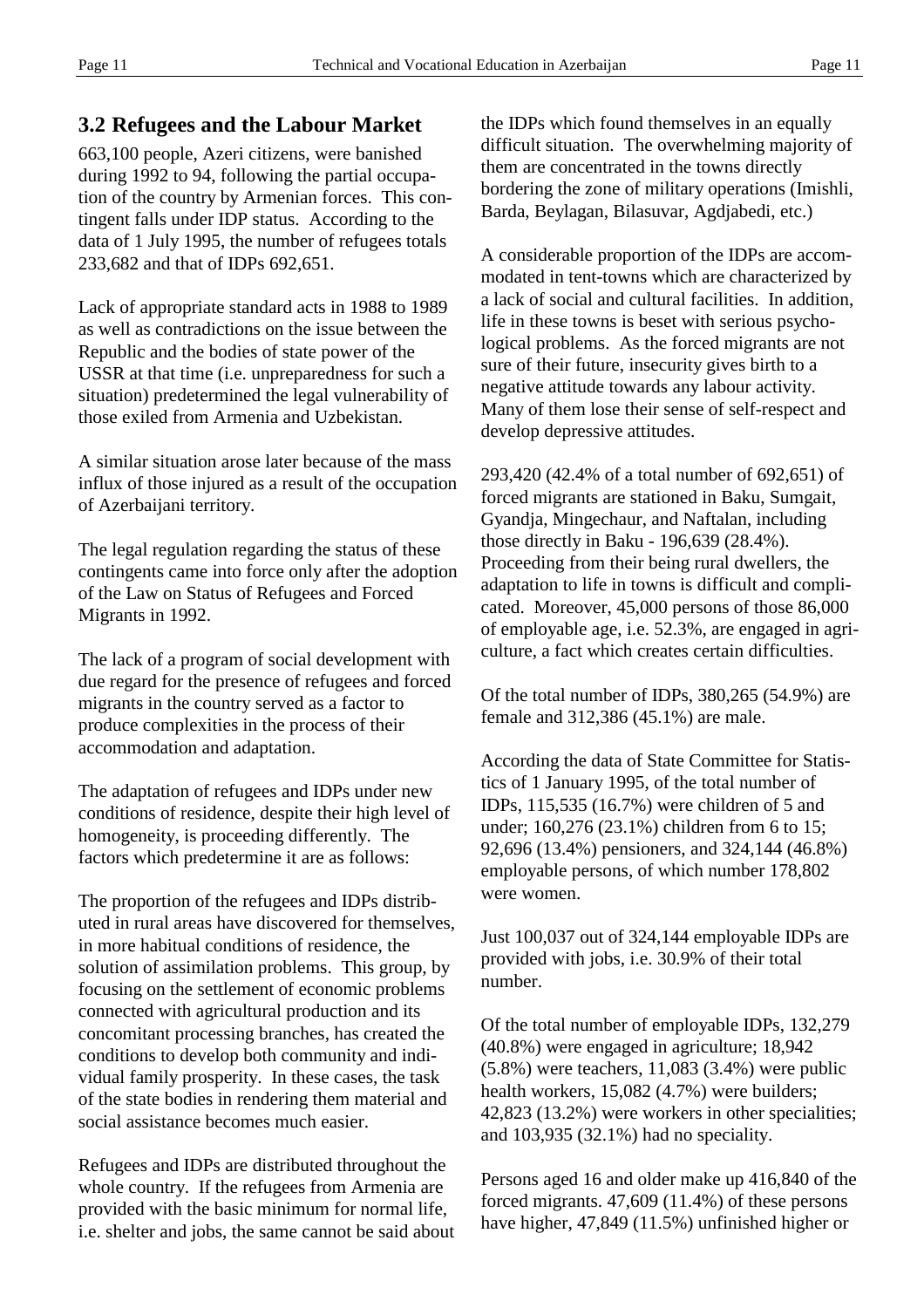secondary specialized education, 181,050 (43.4%) common secondary education; and 116,754 (28.0%) unfinished secondary education.

The present economic crisis and growing social tensions make it easier for political and socioeconomic conflicts to arise. This can be demonstrated in the form of the negative attitude towards refugees and IDPs on the part of the native population who regard them as rivals in the labour market.

Thanks to the efforts of the government, a good number of them are provided with jobs in governmental and public structures and live on the salary they earn. A certain proportion (statistics are either lacking or unreliable) of those not provided with jobs are engaged in casual labour (street trade, casual hourly labour, etc.). But a considerable proportion are engaged in no labour activities at all: for them, the only means of survival are charitable donations rendered by local, international, and foreign organizations.

As a result of the Armenian occupation of Azerbaijan's territory, the education system of the country suffered great damage. Azerbaijan lost 616 comprehensive schools, 5 secondary specialized educational institutions, and 12 TVCs which enrolled ca. 5,000 students. As a whole, the losses in the educational system include interrupted tuition for 130,000 students and a loss of jobs for more than 11,000 teachers.

The relationship between this contingent of the unemployed and the labour market is not harmonious, since this contingent with no vocational training has complicated the tense situation connected with the provision of new jobs for the employable population. Taking into consideration that a considerable number of the refugees and IDPs are located in Baku and other towns where there is no need for agricultural workers (they constitute a greater part of the unemployed under consideration), these agricultural workers may be equated with those of no profession. The provision of employment in towns for workers in education and public health is also difficult. Therefore it seems expedient to recommend the government to realize effective protectionist

measures that motivate people to leave towns and habitually settle in rural areas.

#### **3.3 Labour Rehabilitation of IDPs**

Approximately 325,000 people from the occupied territories require jobs they lost during the armed conflict. The majority of them expect to return to their places of permanent residence and to their previous jobs. About 31% (93,200) of displaced people are currently employed. Due to inadequate housing and living conditions, they regard their present jobs and homes as temporary.

The return to the labour market of these jobless as a result of forced migration from occupied territories is taking place in the context of other problems connected with market reform realization.

The labour rehabilitation of those returning to their homes will greatly depend on how effectively the balance between quantity and quality of jobs in the areas to be liberated will be determined. Such a problem is typical for the country on the whole in the period of transition to a market economy, but there are some peculiarities for the regions which have been damaged as a result of the occupation. In the first place, there is no need to reduce jobs because of the IDPs absence: these should be recreated.

The agrarian sector and the construction sector are to become the main spheres of work-force application in the first post-war years. The restoration of the agrarian sector and the production of agricultural produce should be accompanied by the restoration of the methods of production that process agricultural output. Housing and road construction, the creation of a service infrastructure, the objectives of public health, education and culture are also spheres of application in creating employment. In the former instance, individual farms should become the dominating sphere of productive employment of the population and its integration in the economy of the country. Since the previous state (sovkhoz) and co-operative (kolkhoz) farms are destroyed, and there is practically no command economy as such, the agrarian reform could be realized at a faster pace by the help of granting land to the population and ensuring an equal access to the resources for the producers. A network of training and consultative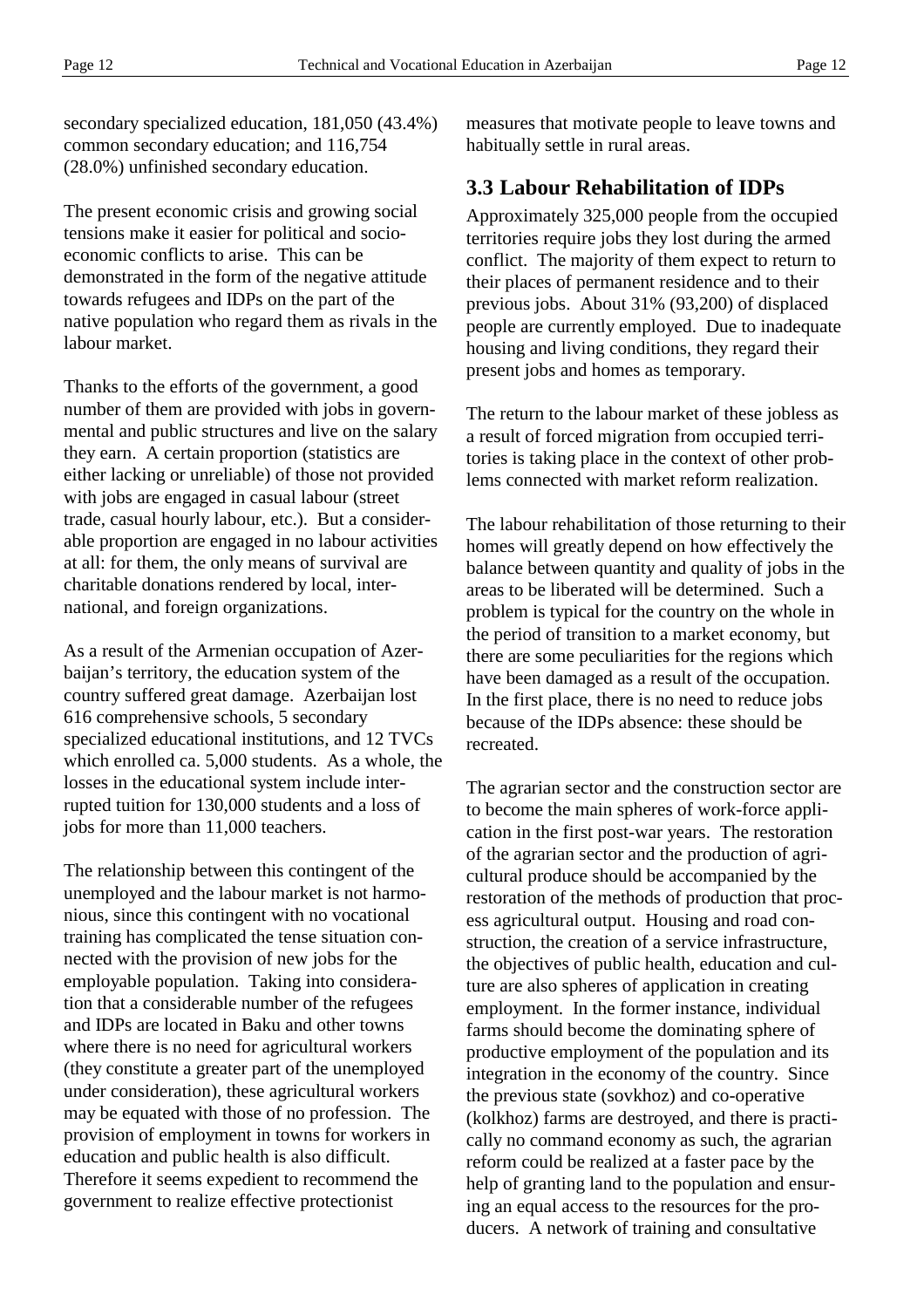organizations for the section of the population returning to a rural mode of life contributes to the creation of qualitatively new jobs, and expands the labour market possibilities. Such training-consultative organizations are necessary to teach farmers and to retrain persons in conformity with labour market demands.

One source of financial aid for the labour rehabilitation programs for those displaced by the armed conflict are the properly mobilized internal financial resources of the country.

Another source is international aid and direct foreign investment. It is to be hoped that the appropriate government program providing the return of the jobless population to the labour market will be backed up by international financial organizations, including the International Monetary Fund's soft credits for its realization.

About 70% of the former population of the occupied territories are rural dwellers who currently have to live in tent camps for refugees. In addition, soil uncultivated for two years falls into decay, and dwellings were either destroyed by the aggressor or have fallen into disrepair.

These are the priorities in order to revive that land, regarding both the habitation and the labour activity of those who left this region but hope to return:

The basic priority for these territories is, naturally, a revival of the agricultural production to provide for the material well-being of the population and the participation of the region in the food supplies of the country. A natural continuation of the agricultural production involving a greater part of the population, is the processing of food and its concomitant light industry.

Demand for agricultural machinery services and repair will increase after the agrarian reform is carried out and the family farms are created. Not all farms, especially small ones, will be able to purchase agricultural machinery. For this reason a great demand for the hire of such machinery as well as for mechanized agricultural work services may arise.

A large-scale program of housing and manufactory construction will be realized in the region. It should be noted that the region is rich in building materials whose processing is to become an important link in production infrastructure.

Such economic growth will give impetus to the emergence of a developed network of education, public health and other services. The revival of the economy will include a revival of trade and expansion of employment.

The natural health resort advantages of these territories will make them appealing for relaxation and tourism. Ensuring international standards in services will also attract visitors from neighbouring and distant foreign countries. It will also have a favourable effect on employment and the income of the population as well as on the local municipal budget.

The above-cited priorities should be considered for the organization of appropriate training of youth in technical and vocational education.

## **4 Proposals on further Decentralization and institutional Structure**

#### **4.1 Decentralization**

In Azerbaijan there is a tendency towards the decentralization of powers in the educational system from the standpoint of organizational changes. These tendencies find their reflection in the 1992 Law on Education. As law provisions are implemented, these tendencies should ensure sufficient flexibility of the system of technical and vocational education. The main outlines of the strategy and institutionalization of technical and vocational education in this perspective are as follows:

TVCs act on the basis of Government regulation as well as on agreements concluded with institutions, enterprises, organizations, and individuals. Vocational educational institutions (VEIs) may dispose of their own basic enterprises to train keypersonnel groups on long-term contracts. In separate regions, including rural localities, there may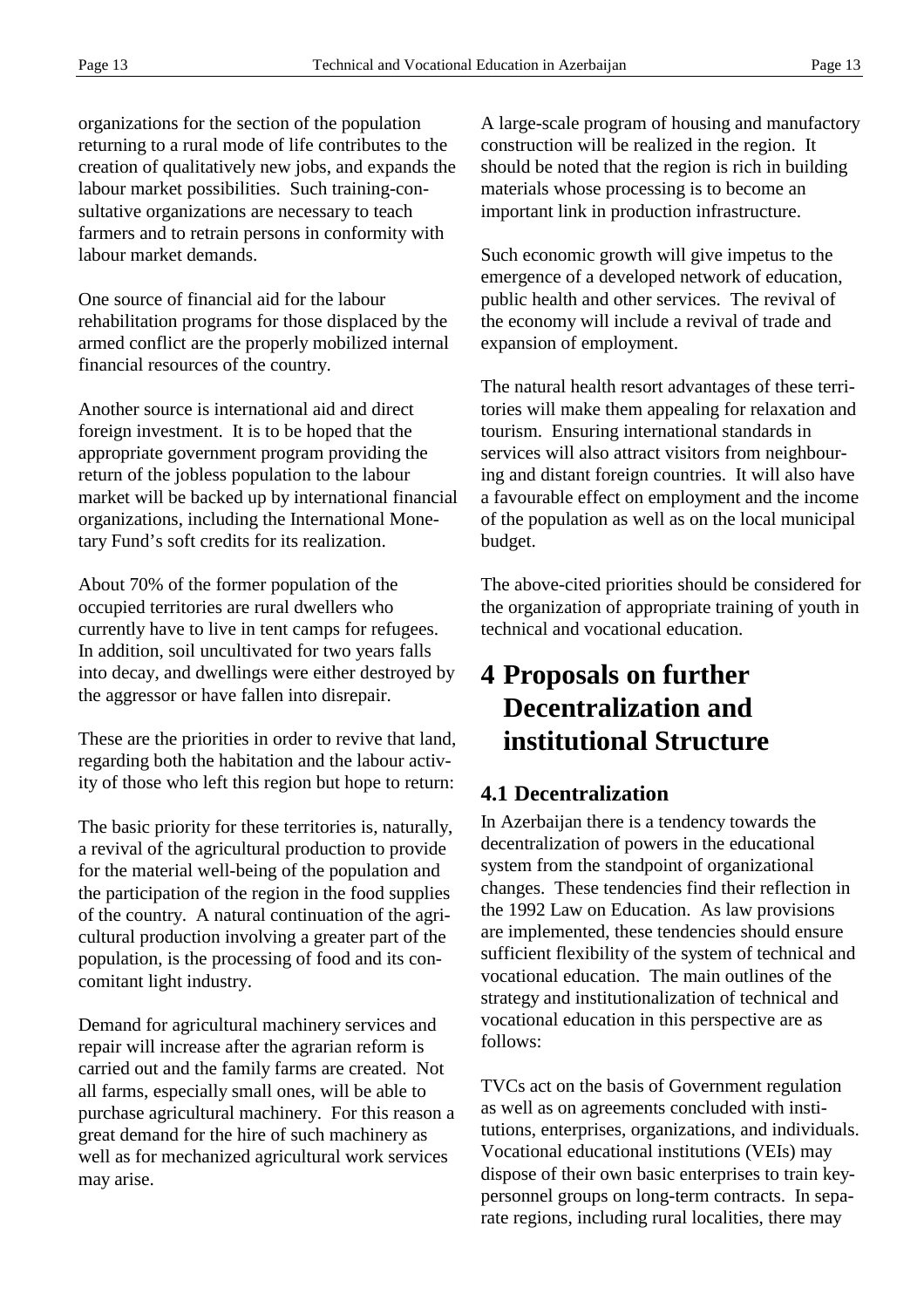be open vocational colleges and lyceums teaching traditional handicrafts and skills.

VEIs - e.g. college-plant, college-factory, collegefarm and other self-financing vocational colleges may also be created outside government structures: under associations, production organizations and HEIs. Vocational colleges and lyceums may create production enterprises jointly with other legal entities.

The current economic situation in the country hardly favours such development. However, the process of privatisation, the development of farms and other structural transformations should make it possible to release considerable amounts of the Government budget from expenditure within the system of education.

Of paramount importance in this context are the activities of foreign companies engaged in the oil industry of Azerbaijan and their interest in highlyskilled workers for related enterprises.

It would therefore seem advisable for the Government to encourage the development of partly or fully self-financed TVCs.

#### **4.2 Partnership between governmental, non-governmental, and international Agencies in the Organization of Technical and Vocational Education**

The Government, through the Ministry of Education, will remain the main instrument in determining the priorities of technical and vocational education and act as the chief organizer and financing participant in this area of education.

This does not imply a Government monopoly in the field or the suppression of the other participants. In application of existing legislation, the Government may finance the training of students in independent structures by means of regulations for training. Within the framework of subordination and without, the Government is intended to stimulate, through the Ministry of Education, the creation of institutions according to the "enterprise-college" scheme, especially in medium-sized businesses. Such a monitoring role of the Government in the transition period appears to be advisable and worth preserving in the post-transition

period. This is due to the fact that the unemployment problem is likely disturb society in the medium-term perspective. In this respect, it is important for technical and vocational education to play an effective role.

Another important participant in the organization and financing of technical and vocational education activities are (as a continuation of existing practice) the bigger industrial enterprises. The same is true of other enterprises which are not subject to privatization (e.g. the railways etc.). It is expedient for the Government to stimulate the activities of the above-mentioned enterprises while setting up TVCs either independently or jointly with other governmental and non-governmental enterprises and organizations.

As private enterprises in production develop further, these enterprises may independently, or jointly with others (regardless of facilities or property), participate in the training of skilled workers by means of appropriate arrangements with colleges. The development of such a practice should be backed and stimulated by the Government.

In our opinion, another important participant of technical and vocational education in agricultural specialities are agricultural communes which unite local farms. State-assisted agricultural communes may qualitatively revive existing rural and smalltown TVCs. The suggested form of partnership presupposes organizational and financial partnership.

Foreign companies involved in the Azerbaijani economy must be regarded as a potentially powerful and effective participant of structures of technical and vocational education.

As member of many international organizations, Azerbaijan is open for international cooperation in many spheres. It is open for considering the experience of other countries, including technical and humanitarian aid for the restoration and restructuring of the system of technical and vocational education. In this respect, a key instrument would be, with the UN System and other international organizations, joint programmes for